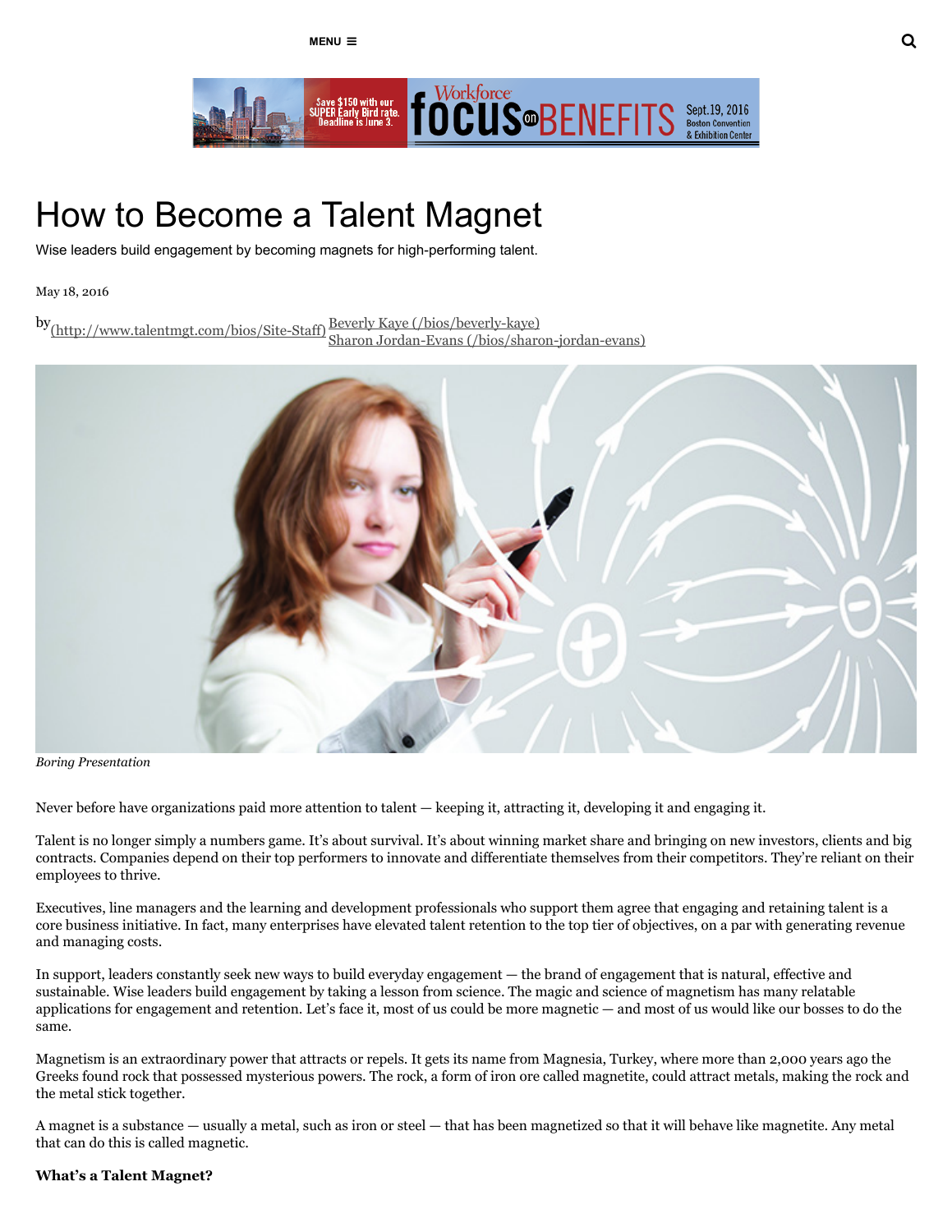Magnetism can help leaders understand human reactions at work. That understanding is often the first step to increasing leadership effectiveness and employee engagement.

Managers can be talent magnets, and decide how much energy they devote to attracting and developing talent. While organizations have magnetic forces by virtue of their mission, vision and values, the manager must translate those forces into everyday action.

Managers can attract and hold talent. An organization as a whole, a business unit, function, team or person can be a talent magnet. Because managers have the most power and influence in the engagement and retention arena, we'll focus on them.

# Managers decide how much energy they devote to attracting and developing talent and translate those forces into everyday action.

When leaders have strong magnetism, they feel it. So do others. Energy, morale, engagement and productivity are measurably high. Recruiting talent is easier because people want to work for talent magnets. Talent magnets get positive press. If leaders recognize and use their own magnetic powers, they can create more, achieve more and earn more.

But what if leaders aren't magnetic? Well, they're in trouble. Finding and keeping top talent makes or breaks a team, business unit and, ultimately, a company.

The good news: Even the most nonmagnetic leaders can create, increase and sustain magnetism.

Here are some examples of how magnetism works in talent retention:

- Every magnet has a magnetic field around it. Every talent magnet creates a culture that attracts and keeps talented people.
- The stronger the magnet, the larger the magnetic field. The more magnetic managers are, the more people they affect.
- If you break a magnet in pieces, you'll produce new magnetic fields around each new piece. Magnetic managers create more magnets by sharing their power and ability with others.
- Metal objects that attach to magnets become magnetic, too. Employees of talent magnets attract others, at least while they work for a magnetic manager.
- Something that behaves like a magnet after it leaves the field of the inducing magnet is said to have residual magnetism. When managers lose talent magnets to the competition, they lose a crucial competitive edge.
- The attraction of two magnets toward one another depends on how close they are and how strong the magnetic force is within the magnet. Talent magnets get to know their people well. They get close and stay close, learning all they can about their employees' motivations and desires.
- If a magnet is suspended in air, it will always point in a north-south direction. A compass always finds magnetic north. Magnetic managers create, share and lead by a strong vision.
- One can create a magnet by giving it an electric charge or by putting a specific metal in the mix, like iron. Talent magnets know when and how to boost engagement through learning and development. They take action when something employees want is missing.
- One can demagnetize a magnet in many ways. Managers can put people off by actions they take or fail to take.

#### Identifying the 'Sticking Features'

What makes an organization, team or leader magnetic? Decades of research confirm that most workers want fair pay and a good work environment. Beyond that, they want exciting, meaningful work, a chance to grow, and a good boss. These are sticking features that people have in common.

But this doesn't tell the whole story because everyone has a unique sticking features list. If leaders guess at what their talented people want, they'll often guess wrong. Instead, managers at all levels will do well to stop guessing and start conducting stay interviews with every one of their employees.

Stay interviews are conversations between managers and their employees that intend to tell people how much they're valued and to learn what will keep them engaged and on the team. Stay interviews prevent exit interviews.

Managers need to discover what people really want and need to bring their discretionary effort to work and to stay in the organization. As part of a stay interview, for instance, one manager might ask their employee: "Which part of your job do you wish you didn't have to do, and which part would you like to expand?"

That simple question can open up a conversation that leads to job enrichment and increased engagement.

Managers today face more to do with less time in which to do it. They need to recognize that every interaction with direct reports is an opportunity to create, increase or sustain magnetism.